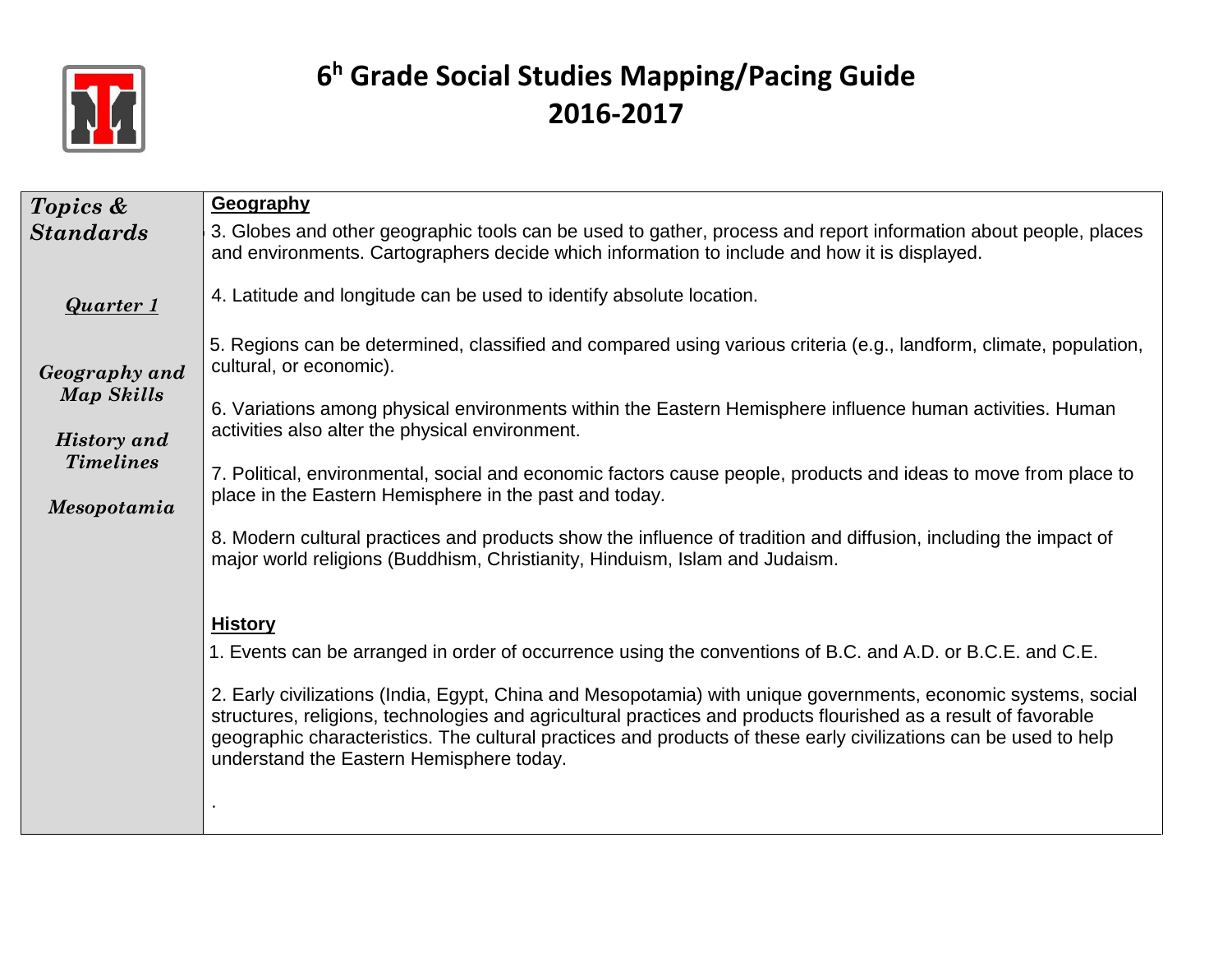|                    | <b>Government</b><br>9. Different perspectives on a topic can be obtained from a variety of historic and contemporary sources. Sources<br>can be examined for accuracy.<br>10. Governments can be categorized as monarchies, theocracies, dictatorships or democracies, but categories<br>may overlap and labels may not accurately represent how governments function. The extent of citizens' liberties<br>and responsibilities varies according to limits on governmental authority.<br><b>Economics</b><br>12. The choices people make both present and future consequences. The Evaluation of choices is relative and<br>may differ across individuals and societies.<br>14. When regions and/or countries specialize, global trade occurs. |                                                  |                           |                                                                 |  |
|--------------------|--------------------------------------------------------------------------------------------------------------------------------------------------------------------------------------------------------------------------------------------------------------------------------------------------------------------------------------------------------------------------------------------------------------------------------------------------------------------------------------------------------------------------------------------------------------------------------------------------------------------------------------------------------------------------------------------------------------------------------------------------|--------------------------------------------------|---------------------------|-----------------------------------------------------------------|--|
| <b>Time Frame</b>  | <b>Curriculum Units</b>                                                                                                                                                                                                                                                                                                                                                                                                                                                                                                                                                                                                                                                                                                                          | <b>Opportunities for</b>                         | <b>Resources</b>          | <b>Technology</b> and                                           |  |
|                    | & Assessment                                                                                                                                                                                                                                                                                                                                                                                                                                                                                                                                                                                                                                                                                                                                     | integration                                      | (Curriculum or            | <b>Differentiated Learning</b>                                  |  |
|                    | ( <i>Evidence</i> )                                                                                                                                                                                                                                                                                                                                                                                                                                                                                                                                                                                                                                                                                                                              |                                                  | Textbook)                 |                                                                 |  |
| Geography and      | <b>UBD Framework</b>                                                                                                                                                                                                                                                                                                                                                                                                                                                                                                                                                                                                                                                                                                                             | <b>Language Arts</b>                             | <b>McGraw Hill</b>        | www.connected.mcgraw-hill.com                                   |  |
| Map skills         | Unit: Geography Map Skills                                                                                                                                                                                                                                                                                                                                                                                                                                                                                                                                                                                                                                                                                                                       | RH.6-8.2 Determine                               | Discovering World         |                                                                 |  |
|                    |                                                                                                                                                                                                                                                                                                                                                                                                                                                                                                                                                                                                                                                                                                                                                  | the central ideas or<br>information of a primary | Geography-Eastern         | www.earth.google.com<br>(interactive map site)                  |  |
| <b>History</b> and | <b>Linder Construction</b><br><b>Great Work Coming</b>                                                                                                                                                                                                                                                                                                                                                                                                                                                                                                                                                                                                                                                                                           | or secondary source;                             | Hemisphere                |                                                                 |  |
| timelines          |                                                                                                                                                                                                                                                                                                                                                                                                                                                                                                                                                                                                                                                                                                                                                  | provide an accurate                              | (Chapter 1-Lesson 1-2)    | http://timeline.thinkport.org                                   |  |
| 5 Weeks            |                                                                                                                                                                                                                                                                                                                                                                                                                                                                                                                                                                                                                                                                                                                                                  | summary of the source                            |                           | (constructing online timelines)                                 |  |
|                    |                                                                                                                                                                                                                                                                                                                                                                                                                                                                                                                                                                                                                                                                                                                                                  |                                                  |                           |                                                                 |  |
|                    | <b>Formative/Summative</b>                                                                                                                                                                                                                                                                                                                                                                                                                                                                                                                                                                                                                                                                                                                       | distinct from prior                              | <b>Defined Stem</b>       |                                                                 |  |
|                    | <b>Assessments</b>                                                                                                                                                                                                                                                                                                                                                                                                                                                                                                                                                                                                                                                                                                                               | knowledge or opinions.                           |                           | www.discoveryeducation.com<br>(daily videos and current events) |  |
|                    | 4-5 tasks that reach                                                                                                                                                                                                                                                                                                                                                                                                                                                                                                                                                                                                                                                                                                                             | RH.6-8.7 Integrate<br>visual information (e.g.,  | <b>Discovery Learning</b> |                                                                 |  |
|                    | DOK 3-4 AND/OR<br>3-4 FATPS/RAFTS                                                                                                                                                                                                                                                                                                                                                                                                                                                                                                                                                                                                                                                                                                                | in charts, graphs,                               |                           | www.definedstem.com<br>(GRASPS-Project based Learning)          |  |
|                    | At least 1 GRASP per                                                                                                                                                                                                                                                                                                                                                                                                                                                                                                                                                                                                                                                                                                                             | photographs, videos, or                          |                           |                                                                 |  |
|                    | quarter                                                                                                                                                                                                                                                                                                                                                                                                                                                                                                                                                                                                                                                                                                                                          | maps) with other                                 |                           | <b>Differentiated Instruction and ELL</b>                       |  |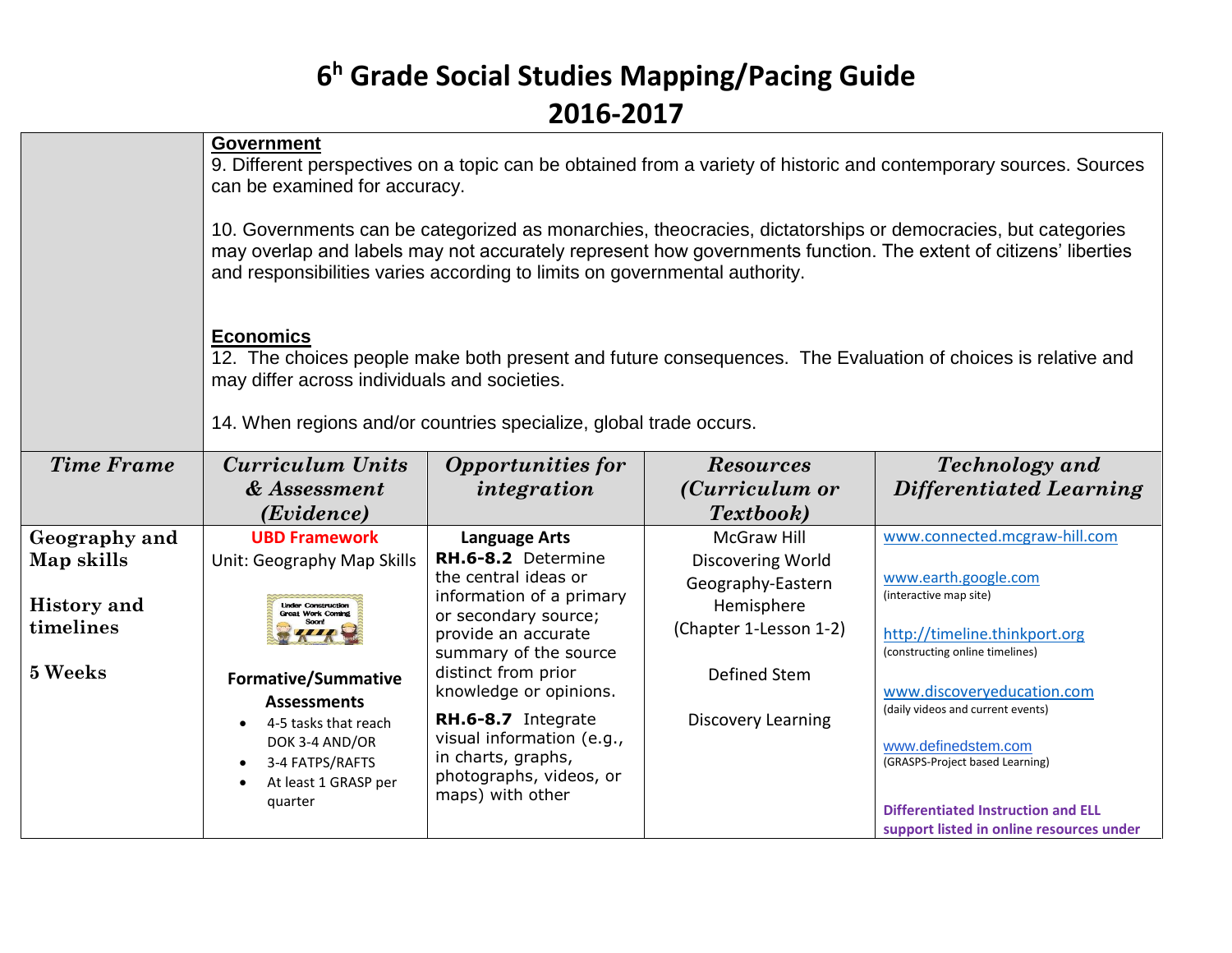|             |                                                                                                                                                                                                                                                                                                                        | LVIV LVI <i>I</i>                                                                                                                                                                                                                                                                                                                                                                               |                                                                                                                                     |                                                                                                                                                                                                                                                                                                                                                                      |
|-------------|------------------------------------------------------------------------------------------------------------------------------------------------------------------------------------------------------------------------------------------------------------------------------------------------------------------------|-------------------------------------------------------------------------------------------------------------------------------------------------------------------------------------------------------------------------------------------------------------------------------------------------------------------------------------------------------------------------------------------------|-------------------------------------------------------------------------------------------------------------------------------------|----------------------------------------------------------------------------------------------------------------------------------------------------------------------------------------------------------------------------------------------------------------------------------------------------------------------------------------------------------------------|
|             | At least 1 Common<br>$\bullet$<br>Short Cycle per quarter<br>*Assessments located within<br>unit<br>McGraw-Hill Assessment<br>Resources<br>Lesson Quiz<br>$\bullet$<br><b>Chapter Test</b><br>Unit Test<br>Unit Review<br>Unit Test<br>Geography, Economics<br>and Critical Thinking<br><b>Skills</b>                  | information in print and<br>digital texts.<br>McGraw-Hill Text Literacy<br>Resources<br>Study to Succeed<br>$\bullet$<br><b>Graphic Novels</b><br><b>CCSS Lesson</b><br>Review<br>Research and<br><b>Writing Skills</b><br>Content/Academic<br>Vocabulary                                                                                                                                       |                                                                                                                                     | <b>Lesson Planning-"Intervention and</b><br><b>Remediation" and "Gifted and Talented."</b>                                                                                                                                                                                                                                                                           |
| Mesopotamia | <b>UBD Framework</b>                                                                                                                                                                                                                                                                                                   | <b>Language Arts</b>                                                                                                                                                                                                                                                                                                                                                                            | <b>McGraw Hill</b>                                                                                                                  | www.earth.google.com                                                                                                                                                                                                                                                                                                                                                 |
| 4 Weeks     | Unit: Mesopotamia<br><b>Linder Construction</b><br><b>Great Work Coming</b><br><b>Formative/Summative</b><br><b>Assessments</b><br>4-5 tasks that reach<br>DOK 3-4 AND/OR<br>3-4 FATPS/RAFTS<br>At least 1 GRASP per<br>quarter<br>At least 1 Common<br>Short Cycle per quarter<br>*Assessments located within<br>unit | RH.6-8.4 Determine the<br>meaning of words and<br>phrases as they are used<br>in a text, including<br>vocabulary specific to<br>domains related to<br>history/social studies.<br>RH.6-8.5 Describe how a<br>text presents information<br>(e.g., sequentially,<br>comparatively, causally).<br><b>McGraw-Hill Text Literacy</b><br>Resources<br><b>Study to Succeed</b><br><b>Graphic Novels</b> | <b>Discovering World</b><br>Geography-Eastern<br>Hemisphere<br>(Chapter 22-Lesson 1-2)<br>Defined Stem<br><b>Discovery Learning</b> | (interactive map site)<br>www.connected.mcgraw-hill.com<br>www.discoveryeducation.com<br>(daily videos and current events)<br>www.definedstem.com<br>(GRASPS-Project based Learning)<br>Differentiated Instruction and ELL<br>support listed in online resources under<br><b>Lesson Planning-"Intervention and</b><br><b>Remediation" and "Gifted and Talented."</b> |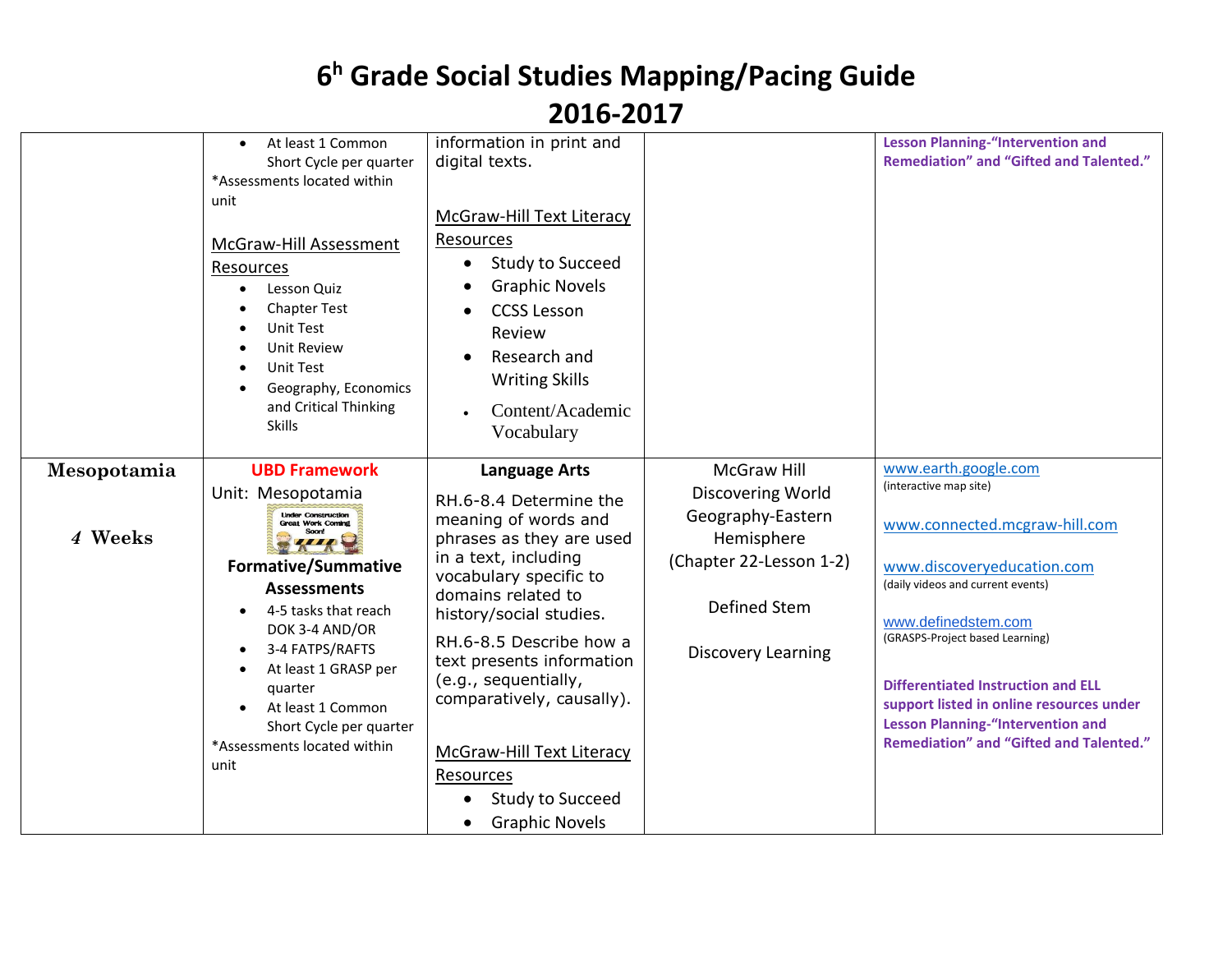| McGraw-Hill Assessment<br><b>Resources</b><br>Lesson Quiz<br><b>Chapter Test</b><br>$\bullet$<br>Unit Test<br>$\bullet$<br>Unit Review<br>Unit Test<br>$\bullet$<br>Geography, Economics<br>and Critical Thinking<br>Skills | CCSS Lesson<br>$\bullet$<br>Review<br>Research and<br>$\bullet$<br><b>Writing Skills</b><br>Content/Academic<br>$\bullet$<br>Vocabulary |
|-----------------------------------------------------------------------------------------------------------------------------------------------------------------------------------------------------------------------------|-----------------------------------------------------------------------------------------------------------------------------------------|
|-----------------------------------------------------------------------------------------------------------------------------------------------------------------------------------------------------------------------------|-----------------------------------------------------------------------------------------------------------------------------------------|

| <b>History</b><br>Topics &<br>2. Early civilizations (India, Egypt, China and Mesopotamia) with unique governments, economic systems, social<br><b>Standards</b><br>structures, religions, technologies and agricultural practices and products flourished as a result of favorable geographic<br>characteristics. The cultural practices and products of these early civilizations can be used to help understand the |  |
|------------------------------------------------------------------------------------------------------------------------------------------------------------------------------------------------------------------------------------------------------------------------------------------------------------------------------------------------------------------------------------------------------------------------|--|
| <b>Quarter 2</b><br>Eastern Hemisphere today.                                                                                                                                                                                                                                                                                                                                                                          |  |
| Geography                                                                                                                                                                                                                                                                                                                                                                                                              |  |
| 6. Variations among physical environments within the Eastern Hemisphere influence human activities. Human activities                                                                                                                                                                                                                                                                                                   |  |
| $E$ <i>gypt</i><br>also alter the physical environment.<br>7. Political, environmental, social and economic factors cause people, products and ideas to move from place to place                                                                                                                                                                                                                                       |  |
| India<br>in the Eastern Hemisphere in the past and today.                                                                                                                                                                                                                                                                                                                                                              |  |
| 8. Modern cultural practices and products show the influence of tradition and diffusion, including the impact of major                                                                                                                                                                                                                                                                                                 |  |
| world religions (Buddhism, Christianity, Hinduism, Islam and Judaism.                                                                                                                                                                                                                                                                                                                                                  |  |
| <b>Government</b>                                                                                                                                                                                                                                                                                                                                                                                                      |  |
| 9. Different perspectives on a topic can be obtained                                                                                                                                                                                                                                                                                                                                                                   |  |
| from a variety of historic and contemporary sources. Sources can be examined for accuracy.                                                                                                                                                                                                                                                                                                                             |  |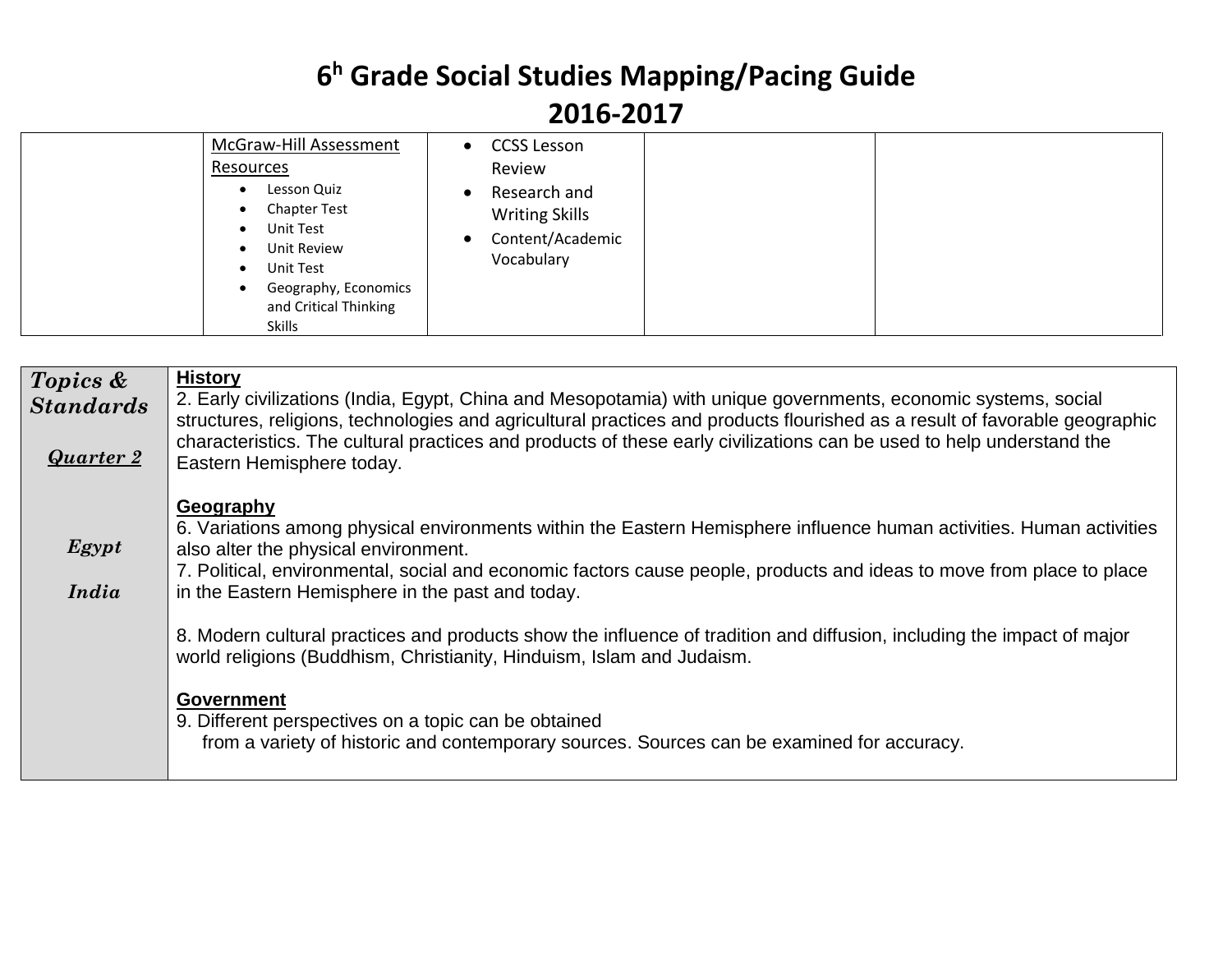| 10. Governments can be categorized as monarchies, theocracies, dictatorships or democracies, but categories may<br>overlap and labels may not accurately represent how governments function. The extent of citizens' liberties and<br>responsibilities varies according to limits on governmental authority. |
|--------------------------------------------------------------------------------------------------------------------------------------------------------------------------------------------------------------------------------------------------------------------------------------------------------------|
| <b>Economics</b><br>12. The choices people make both present and future consequences. The Evaluation of choices is relative and may<br>differ across individuals and societies.<br>14. When regions and/or countries specialize, global trade occurs.                                                        |

| <b>Time Frame</b> | Curriculum Units &                                                                                                                                                                                                                                                                                                     | <b>Opportunities for</b>                                                                                                                                                                                                                                                                         | <b>Resources</b>                                                                                                                                              | <b>Technology and Differentiated</b>                                                                                                                                                                                                                                                                                                                                                    |
|-------------------|------------------------------------------------------------------------------------------------------------------------------------------------------------------------------------------------------------------------------------------------------------------------------------------------------------------------|--------------------------------------------------------------------------------------------------------------------------------------------------------------------------------------------------------------------------------------------------------------------------------------------------|---------------------------------------------------------------------------------------------------------------------------------------------------------------|-----------------------------------------------------------------------------------------------------------------------------------------------------------------------------------------------------------------------------------------------------------------------------------------------------------------------------------------------------------------------------------------|
|                   | <i>Assessment</i>                                                                                                                                                                                                                                                                                                      | integration                                                                                                                                                                                                                                                                                      | ( <i>Curriculum or</i>                                                                                                                                        | Learning                                                                                                                                                                                                                                                                                                                                                                                |
|                   | (Evidence)                                                                                                                                                                                                                                                                                                             |                                                                                                                                                                                                                                                                                                  | <i>Textbook</i> )                                                                                                                                             |                                                                                                                                                                                                                                                                                                                                                                                         |
| Egypt             | <b>UBD Framework</b>                                                                                                                                                                                                                                                                                                   | <b>Language Arts</b>                                                                                                                                                                                                                                                                             | <b>McGraw Hill</b>                                                                                                                                            | www.connected.mcgraw-hill.com                                                                                                                                                                                                                                                                                                                                                           |
| <b>6 Weeks</b>    | Unit: Egypt<br><b>Linder Construction</b><br><b>Great Work Coming</b><br>Soont<br><b>Formative/Summative</b><br><b>Assessments</b><br>5-6 tasks that reach DOK<br>3-4 AND/OR<br>3-4 FATPS/RAFTS<br>At least 1 GRASP per<br>quarter<br>At least 1 Common Short<br>Cycle per quarter<br>*Assessments located within unit | RH.6-8.4 Determine the<br>meaning of words and<br>phrases as they are<br>used in a text, including<br>vocabulary specific to<br>domains related to<br>history/social studies.<br>RH.6-8.5 Describe how<br>a text presents<br>information (e.g.,<br>sequentially,<br>comparatively,<br>causally). | <b>Discovering World</b><br>Geography-Eastern<br>Hemisphere<br>(Chapter 23-Lesson<br>$1-4)$<br>Defined Stem<br>"Egyptian Museum"<br><b>Discovery Learning</b> | http://sheg.stanford.edu/egyptian-pyramids<br>(Reading Like a Historian lessons and activities)<br>www.earth.google.com<br>(Interactive map site)<br>www.discoveryeducation.com<br>(daily videos and current events)<br>www.definedstem.com<br>(GRASPS-Project based Learning)<br>http://www.ancientegypt.co.uk/menu.html<br>(Egypt-Interactive activities, information text, pictures) |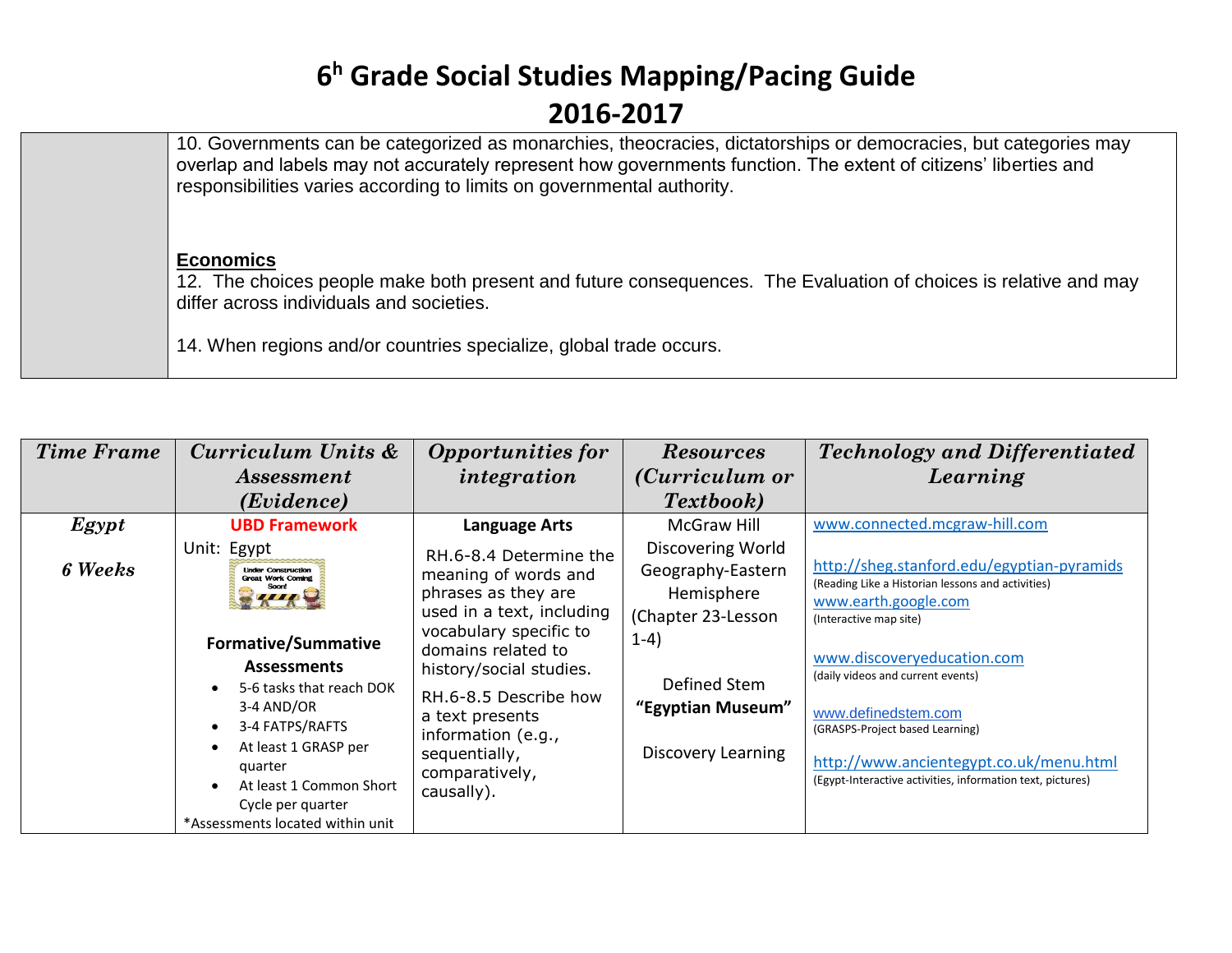#### **2016-2017**

| <b>UBD Framework</b><br><b>Language Arts</b><br>www.earth.google.com<br>Unit: India<br><b>Discovering World</b><br>RH.6-8.4 Determine the<br>(interactive map site)<br>2 Weeks<br>Geography-Eastern<br><b>Under Construction</b><br>meaning of words and<br><b>Great Work Coming</b><br>phrases as they are<br>Hemisphere<br>www.connected.mcgraw-hill.com<br>used in a text, including<br>(Chapter 25-Lesson<br>vocabulary specific to<br>$1-3)$<br>www.discoveryeducation.com<br><b>Formative/Summative</b><br>domains related to<br>(daily videos and current events)<br><b>Assessments</b><br>history/social studies.<br>Defined Stem<br>3-5 tasks that reach DOK<br>www.definedstem.com<br>3-4 AND/OR<br>(GRASPS-Project based Learning)<br>McGraw-Hill Text<br>2-3 FATPS/RAFTS<br><b>Discovery Learning</b><br><b>Literacy Resources</b><br>At least 1 GRASP per<br>https://sites.google.com/site/1ancientcivilizati<br>quarter<br><b>Study to Succeed</b><br>$\bullet$<br>onsforkids/ancient-india<br>At least 1 Common Short<br><b>Graphic Novels</b><br>(India-facts, informational text, pictures)<br>Cycle per quarter<br><b>CCSS Lesson</b><br>*Assessments located within unit |              | McGraw-Hill Assessment<br>Resources<br>Lesson Quiz<br><b>Chapter Test</b><br>Unit Test<br><b>Unit Review</b><br><b>Unit Test</b><br>Geography, Economics<br>and Critical Thinking Skills | McGraw-Hill Text<br><b>Literacy Resources</b><br>Study to Succeed<br>$\bullet$<br><b>Graphic Novels</b><br><b>CCSS Lesson</b><br>Review<br>Research and<br><b>Writing Skills</b><br>Content/Academic<br>$\bullet$<br>Vocabulary |                    | <b>Differentiated Instruction and ELL support listed</b><br>in online resources under Lesson Planning-<br>"Intervention and Remediation" and "Gifted and<br>Talented." |
|---------------------------------------------------------------------------------------------------------------------------------------------------------------------------------------------------------------------------------------------------------------------------------------------------------------------------------------------------------------------------------------------------------------------------------------------------------------------------------------------------------------------------------------------------------------------------------------------------------------------------------------------------------------------------------------------------------------------------------------------------------------------------------------------------------------------------------------------------------------------------------------------------------------------------------------------------------------------------------------------------------------------------------------------------------------------------------------------------------------------------------------------------------------------------------------------|--------------|------------------------------------------------------------------------------------------------------------------------------------------------------------------------------------------|---------------------------------------------------------------------------------------------------------------------------------------------------------------------------------------------------------------------------------|--------------------|------------------------------------------------------------------------------------------------------------------------------------------------------------------------|
|                                                                                                                                                                                                                                                                                                                                                                                                                                                                                                                                                                                                                                                                                                                                                                                                                                                                                                                                                                                                                                                                                                                                                                                             | <b>India</b> |                                                                                                                                                                                          |                                                                                                                                                                                                                                 | <b>McGraw Hill</b> |                                                                                                                                                                        |
|                                                                                                                                                                                                                                                                                                                                                                                                                                                                                                                                                                                                                                                                                                                                                                                                                                                                                                                                                                                                                                                                                                                                                                                             |              |                                                                                                                                                                                          |                                                                                                                                                                                                                                 |                    |                                                                                                                                                                        |
|                                                                                                                                                                                                                                                                                                                                                                                                                                                                                                                                                                                                                                                                                                                                                                                                                                                                                                                                                                                                                                                                                                                                                                                             |              |                                                                                                                                                                                          |                                                                                                                                                                                                                                 |                    |                                                                                                                                                                        |
|                                                                                                                                                                                                                                                                                                                                                                                                                                                                                                                                                                                                                                                                                                                                                                                                                                                                                                                                                                                                                                                                                                                                                                                             |              |                                                                                                                                                                                          |                                                                                                                                                                                                                                 |                    |                                                                                                                                                                        |
|                                                                                                                                                                                                                                                                                                                                                                                                                                                                                                                                                                                                                                                                                                                                                                                                                                                                                                                                                                                                                                                                                                                                                                                             |              |                                                                                                                                                                                          |                                                                                                                                                                                                                                 |                    |                                                                                                                                                                        |
|                                                                                                                                                                                                                                                                                                                                                                                                                                                                                                                                                                                                                                                                                                                                                                                                                                                                                                                                                                                                                                                                                                                                                                                             |              |                                                                                                                                                                                          |                                                                                                                                                                                                                                 |                    |                                                                                                                                                                        |
|                                                                                                                                                                                                                                                                                                                                                                                                                                                                                                                                                                                                                                                                                                                                                                                                                                                                                                                                                                                                                                                                                                                                                                                             |              |                                                                                                                                                                                          |                                                                                                                                                                                                                                 |                    |                                                                                                                                                                        |
|                                                                                                                                                                                                                                                                                                                                                                                                                                                                                                                                                                                                                                                                                                                                                                                                                                                                                                                                                                                                                                                                                                                                                                                             |              |                                                                                                                                                                                          |                                                                                                                                                                                                                                 |                    |                                                                                                                                                                        |
|                                                                                                                                                                                                                                                                                                                                                                                                                                                                                                                                                                                                                                                                                                                                                                                                                                                                                                                                                                                                                                                                                                                                                                                             |              |                                                                                                                                                                                          |                                                                                                                                                                                                                                 |                    |                                                                                                                                                                        |
|                                                                                                                                                                                                                                                                                                                                                                                                                                                                                                                                                                                                                                                                                                                                                                                                                                                                                                                                                                                                                                                                                                                                                                                             |              |                                                                                                                                                                                          |                                                                                                                                                                                                                                 |                    |                                                                                                                                                                        |
|                                                                                                                                                                                                                                                                                                                                                                                                                                                                                                                                                                                                                                                                                                                                                                                                                                                                                                                                                                                                                                                                                                                                                                                             |              |                                                                                                                                                                                          |                                                                                                                                                                                                                                 |                    |                                                                                                                                                                        |
|                                                                                                                                                                                                                                                                                                                                                                                                                                                                                                                                                                                                                                                                                                                                                                                                                                                                                                                                                                                                                                                                                                                                                                                             |              |                                                                                                                                                                                          |                                                                                                                                                                                                                                 |                    |                                                                                                                                                                        |
|                                                                                                                                                                                                                                                                                                                                                                                                                                                                                                                                                                                                                                                                                                                                                                                                                                                                                                                                                                                                                                                                                                                                                                                             |              |                                                                                                                                                                                          |                                                                                                                                                                                                                                 |                    |                                                                                                                                                                        |
|                                                                                                                                                                                                                                                                                                                                                                                                                                                                                                                                                                                                                                                                                                                                                                                                                                                                                                                                                                                                                                                                                                                                                                                             |              |                                                                                                                                                                                          | Review                                                                                                                                                                                                                          |                    |                                                                                                                                                                        |
| http://www.ancientindia.co.uk/<br>Research and                                                                                                                                                                                                                                                                                                                                                                                                                                                                                                                                                                                                                                                                                                                                                                                                                                                                                                                                                                                                                                                                                                                                              |              |                                                                                                                                                                                          |                                                                                                                                                                                                                                 |                    |                                                                                                                                                                        |
| McGraw-Hill Assessment<br>(India-Interactive activities, information text, pictures)<br><b>Writing Skills</b>                                                                                                                                                                                                                                                                                                                                                                                                                                                                                                                                                                                                                                                                                                                                                                                                                                                                                                                                                                                                                                                                               |              |                                                                                                                                                                                          |                                                                                                                                                                                                                                 |                    |                                                                                                                                                                        |
| Resources                                                                                                                                                                                                                                                                                                                                                                                                                                                                                                                                                                                                                                                                                                                                                                                                                                                                                                                                                                                                                                                                                                                                                                                   |              |                                                                                                                                                                                          |                                                                                                                                                                                                                                 |                    |                                                                                                                                                                        |
| Content/Academic<br><b>Differentiated Instruction and ELL support listed</b><br>Lesson Quiz<br>Vocabulary<br>in online resources under Lesson Planning-                                                                                                                                                                                                                                                                                                                                                                                                                                                                                                                                                                                                                                                                                                                                                                                                                                                                                                                                                                                                                                     |              |                                                                                                                                                                                          |                                                                                                                                                                                                                                 |                    |                                                                                                                                                                        |
| <b>Chapter Test</b><br>Unit Test<br>$\bullet$                                                                                                                                                                                                                                                                                                                                                                                                                                                                                                                                                                                                                                                                                                                                                                                                                                                                                                                                                                                                                                                                                                                                               |              |                                                                                                                                                                                          |                                                                                                                                                                                                                                 |                    |                                                                                                                                                                        |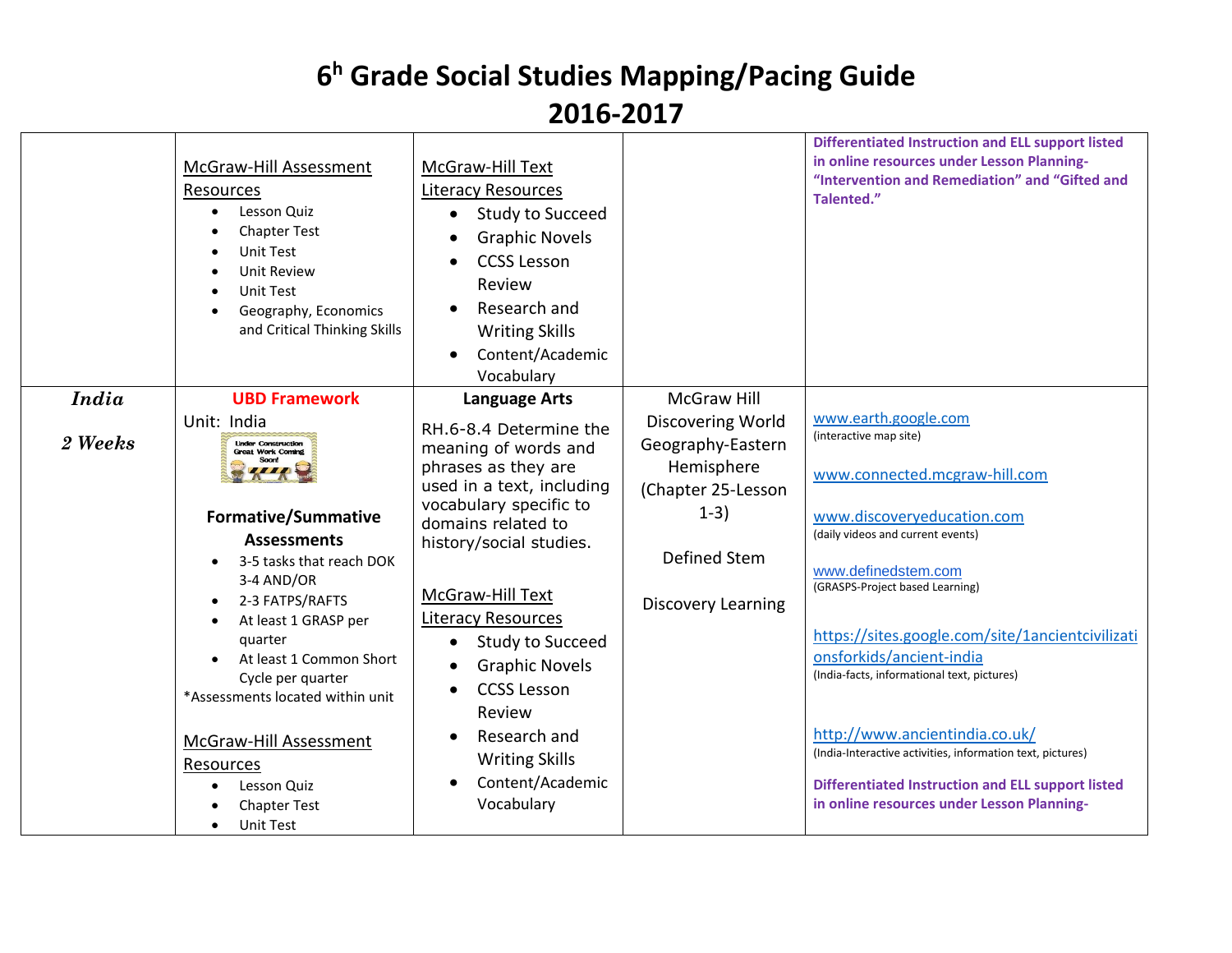|  | Unit Review                                          |  | "Intervention and Remediation" and "Gifted and |
|--|------------------------------------------------------|--|------------------------------------------------|
|  | Unit Test                                            |  | Talented."                                     |
|  | Geography, Economics<br>and Critical Thinking Skills |  |                                                |
|  |                                                      |  |                                                |

| Topics &         | <b>History</b>                                                                                                                                                                                                                    |
|------------------|-----------------------------------------------------------------------------------------------------------------------------------------------------------------------------------------------------------------------------------|
| <b>Standards</b> | 2. Early civilizations (India, Egypt, China and Mesopotamia) with unique governments, economic systems, social<br>structures, religions, technologies and agricultural practices and products flourished as a result of favorable |
|                  | geographic characteristics. The cultural practices and products of these early civilizations can be used to help                                                                                                                  |
| <b>Quarter 3</b> | understand the Eastern Hemisphere today.                                                                                                                                                                                          |
| India            | Geography                                                                                                                                                                                                                         |
|                  | 6. Variations among physical environments within the Eastern Hemisphere influence human activities. Human                                                                                                                         |
| China            | activities also alter the physical environment.                                                                                                                                                                                   |
|                  | 7. Political, environmental, social and economic factors cause people, products and ideas to move from place to                                                                                                                   |
|                  | place in the Eastern Hemisphere in the past and today.                                                                                                                                                                            |
|                  | 8. Modern cultural practices and products show the influence of tradition and diffusion, including the impact of major                                                                                                            |
|                  | world religions (Buddhism, Christianity, Hinduism, Islam and Judaism.                                                                                                                                                             |
|                  | <b>Government</b>                                                                                                                                                                                                                 |
|                  | 9. Different perspectives on a topic can be obtained from a variety of historic and contemporary sources. Sources                                                                                                                 |
|                  | can be examined for accuracy.                                                                                                                                                                                                     |
|                  | 10. Governments can be categorized as monarchies, theocracies, dictatorships or democracies, but categories may                                                                                                                   |
|                  | overlap and labels may not accurately represent how governments function. The extent of citizens' liberties and                                                                                                                   |
|                  | responsibilities varies according to limits on governmental authority.                                                                                                                                                            |
|                  | <b>Economics</b>                                                                                                                                                                                                                  |
|                  |                                                                                                                                                                                                                                   |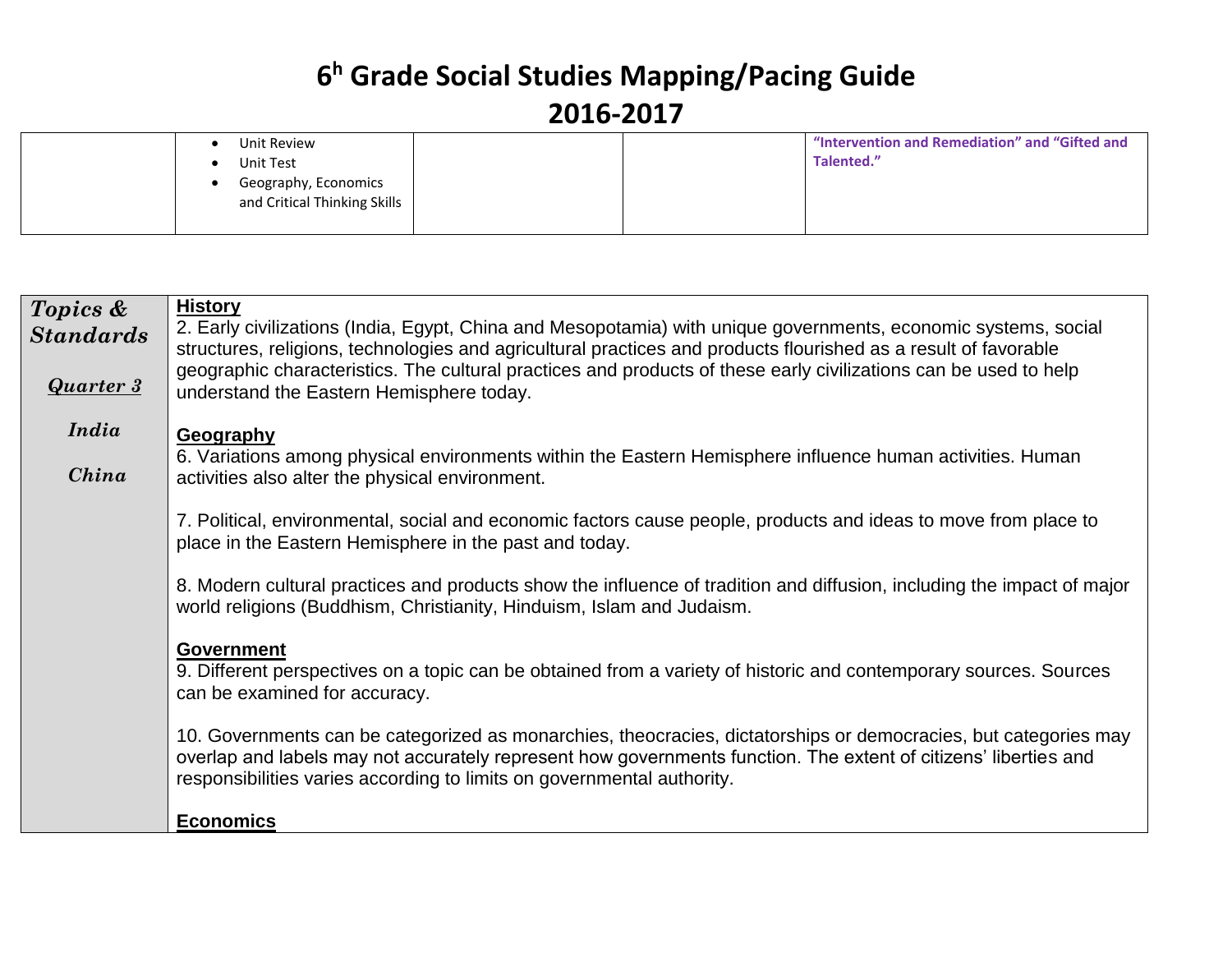12. The choices people make both present and future consequences. The Evaluation of choices is relative and may differ across individuals and societies.

14. When regions and/or countries specialize, global trade occurs.

| <b>Time Frame</b> | Curriculum Units                                                                                                                                                                                                                                                                          | <b>Opportunities for</b>                                                                                                                                                                                                                       | <b>Resources</b>                                                                      | <b>Technology and Differentiated</b>                                                                                                                                                                                                                                                                                                                                                          |
|-------------------|-------------------------------------------------------------------------------------------------------------------------------------------------------------------------------------------------------------------------------------------------------------------------------------------|------------------------------------------------------------------------------------------------------------------------------------------------------------------------------------------------------------------------------------------------|---------------------------------------------------------------------------------------|-----------------------------------------------------------------------------------------------------------------------------------------------------------------------------------------------------------------------------------------------------------------------------------------------------------------------------------------------------------------------------------------------|
|                   | & Assessment                                                                                                                                                                                                                                                                              | integration                                                                                                                                                                                                                                    | ( <i>Curriculum or</i>                                                                | Learning                                                                                                                                                                                                                                                                                                                                                                                      |
|                   | (Evidence)                                                                                                                                                                                                                                                                                |                                                                                                                                                                                                                                                | <i>Textbook</i> )                                                                     |                                                                                                                                                                                                                                                                                                                                                                                               |
| <i>India</i>      | <b>UBD Framework</b>                                                                                                                                                                                                                                                                      | <b>Language Arts</b>                                                                                                                                                                                                                           | McGraw Hill                                                                           | www.connected.mcgraw-hill.com                                                                                                                                                                                                                                                                                                                                                                 |
| 4 Weeks           | Unit: India<br><b>Under Construction</b><br><b>Great Work Coming</b><br><b>Formative/Summative</b><br><b>Assessments</b><br>4-5 tasks that reach<br>$\bullet$                                                                                                                             | RH.6-8.7 Integrate visual<br>information (e.g., in<br>charts, graphs,<br>photographs, videos, or<br>maps) with other<br>information in print and<br>digital texts.                                                                             | Discovering World<br>Geography-Eastern<br>Hemisphere<br>(Chapter 1-3)<br>Defined Stem | www.earth.google.com<br>(Interactive map site)<br>www.discoveryeducation.com<br>(daily videos and current events)<br>www.definedstem.com<br>(GRASPS-Project based Learning)                                                                                                                                                                                                                   |
|                   | DOK 3-4 AND/OR<br>3-4 FATPS/RAFTS<br>$\bullet$<br>At least 1 GRASP per<br>$\bullet$<br>quarter<br>At least 1 Common<br>$\bullet$<br>Short Cycle per<br>quarter<br>*Assessments located within<br>unit<br>McGraw-Hill<br><b>Assessment Resources</b><br>Lesson Quiz<br><b>Chapter Test</b> | RH.6-8.5 Describe how a<br>text presents information<br>(e.g., sequentially,<br>comparatively, causally).<br><b>McGraw-Hill Text Literacy</b><br><b>Resources</b><br>Study to Succeed<br><b>Graphic Novels</b><br><b>CCSS Lesson</b><br>Review | <b>Discovery Learning</b>                                                             | http://www.ancientindia.co.uk/<br>India-Interactive activities, information text, pictures)<br>https://sites.google.com/site/1ancientcivilizatio<br>nsforkids/ancient-india<br>(India-facts, informational text, pictures)<br>Differentiated Instruction and ELL support listed in<br>online resources under Lesson Planning-<br>"Intervention and Remediation" and "Gifted and<br>Talented." |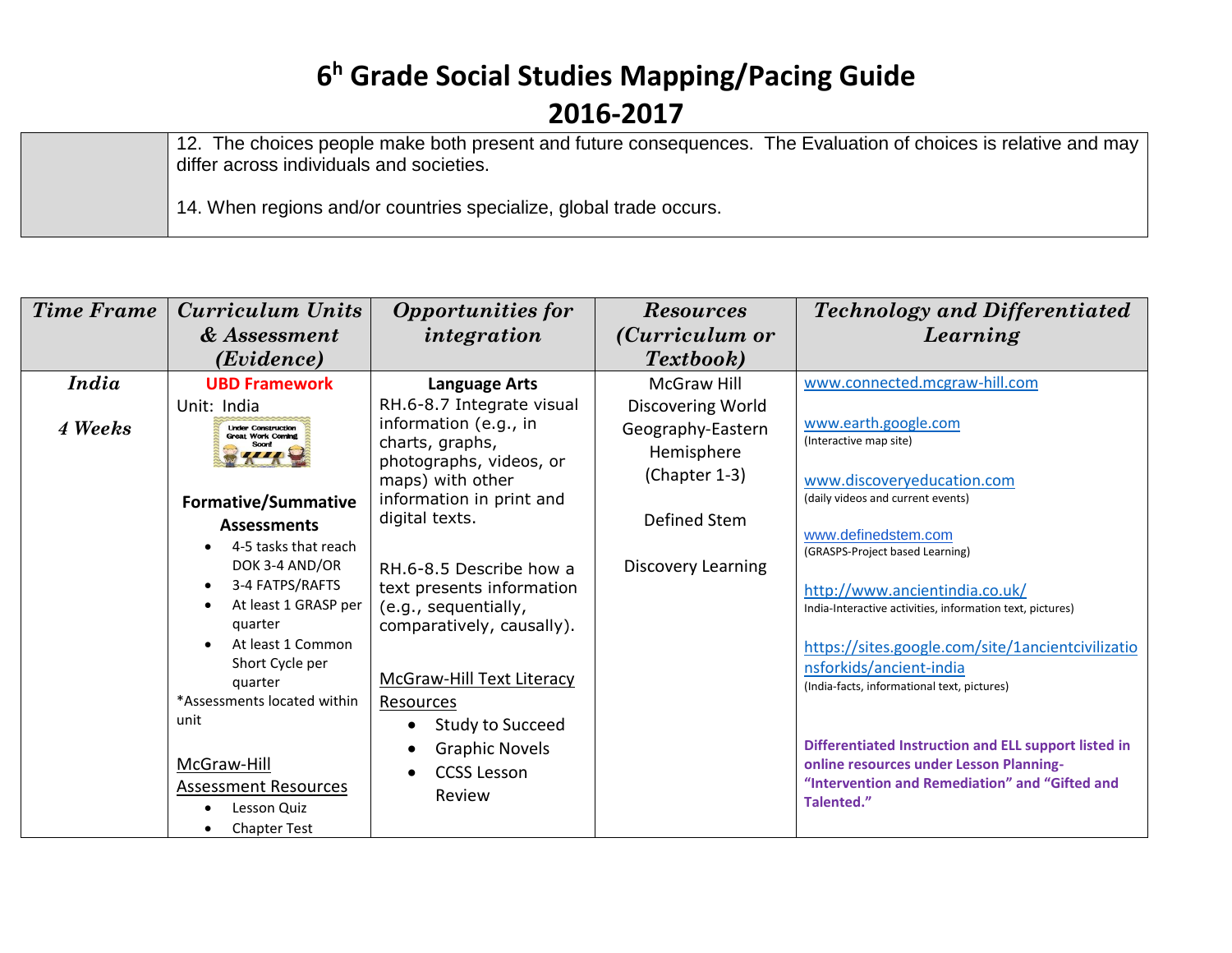#### **2016-2017**

|         | <b>Unit Test</b><br>$\bullet$<br><b>Unit Review</b><br><b>Unit Test</b><br>Geography,<br>Economics and<br><b>Critical Thinking</b><br><b>Skills</b>                                                                                                                                                                                                   | Research and<br>$\bullet$<br><b>Writing Skills</b><br>Content/Academic<br>Vocabulary                                                                                                                                                                                                                                                     |                           |                                                                                                                                                                                                                                                                                                                        |
|---------|-------------------------------------------------------------------------------------------------------------------------------------------------------------------------------------------------------------------------------------------------------------------------------------------------------------------------------------------------------|------------------------------------------------------------------------------------------------------------------------------------------------------------------------------------------------------------------------------------------------------------------------------------------------------------------------------------------|---------------------------|------------------------------------------------------------------------------------------------------------------------------------------------------------------------------------------------------------------------------------------------------------------------------------------------------------------------|
| China   | <b>UBD Framework</b>                                                                                                                                                                                                                                                                                                                                  | <b>Language Arts</b>                                                                                                                                                                                                                                                                                                                     | <b>McGraw Hill</b>        | www.connected.mcgraw-hill.com                                                                                                                                                                                                                                                                                          |
|         | Unit: China and their                                                                                                                                                                                                                                                                                                                                 | RH.6-8.4 Determine the                                                                                                                                                                                                                                                                                                                   | Discovering World         |                                                                                                                                                                                                                                                                                                                        |
| 4 Weeks | Economy                                                                                                                                                                                                                                                                                                                                               | meaning of words and                                                                                                                                                                                                                                                                                                                     | Geography-Eastern         | www.discoveryeducation.com                                                                                                                                                                                                                                                                                             |
|         | <b>Linder Construction</b><br><b>Great Work Coming</b>                                                                                                                                                                                                                                                                                                | phrases as they are used<br>in a text, including                                                                                                                                                                                                                                                                                         | Hemisphere                | (daily videos and current events)                                                                                                                                                                                                                                                                                      |
|         | Soon!                                                                                                                                                                                                                                                                                                                                                 | vocabulary specific to                                                                                                                                                                                                                                                                                                                   | (Chapter 26-Lesson 1-3)   | www.definedstem.com                                                                                                                                                                                                                                                                                                    |
|         |                                                                                                                                                                                                                                                                                                                                                       | domains related to                                                                                                                                                                                                                                                                                                                       |                           | (GRASPS-Project based Learning)                                                                                                                                                                                                                                                                                        |
|         | <b>Formative/Summative</b>                                                                                                                                                                                                                                                                                                                            | history/social studies.                                                                                                                                                                                                                                                                                                                  | Defined Stem              |                                                                                                                                                                                                                                                                                                                        |
|         | <b>Assessments</b><br>5-6 tasks that reach<br>DOK 3-4 AND/OR<br>3-4 FATPS/RAFTS<br>٠<br>At least 1 GRASP per<br>quarter<br>At least 1 Common<br>Short Cycle per<br>quarter<br>*Assessments located within<br>unit<br>McGraw-Hill<br><b>Assessment Resources</b><br>Lesson Quiz<br>$\bullet$<br><b>Chapter Test</b><br><b>Unit Test</b><br>Unit Review | WHST.6-8.4 Produce<br>clear and coherent writing<br>in which the<br>development,<br>organization, and style<br>are appropriate to task,<br>purpose, and audience.<br><b>McGraw-Hill Text Literacy</b><br>Resources<br>Study to Succeed<br><b>Graphic Novels</b><br><b>CCSS Lesson</b><br>Review<br>Research and<br><b>Writing Skills</b> | <b>Discovery Learning</b> | www.earth.google.com<br>(Interactive map site)<br>http://sheg.stanford.edu/confucianism-daoism<br>(Reading Like a Historian lessons and activities)<br>Differentiated Instruction and ELL support listed in<br>online resources under Lesson Planning-<br>"Intervention and Remediation" and "Gifted and<br>Talented." |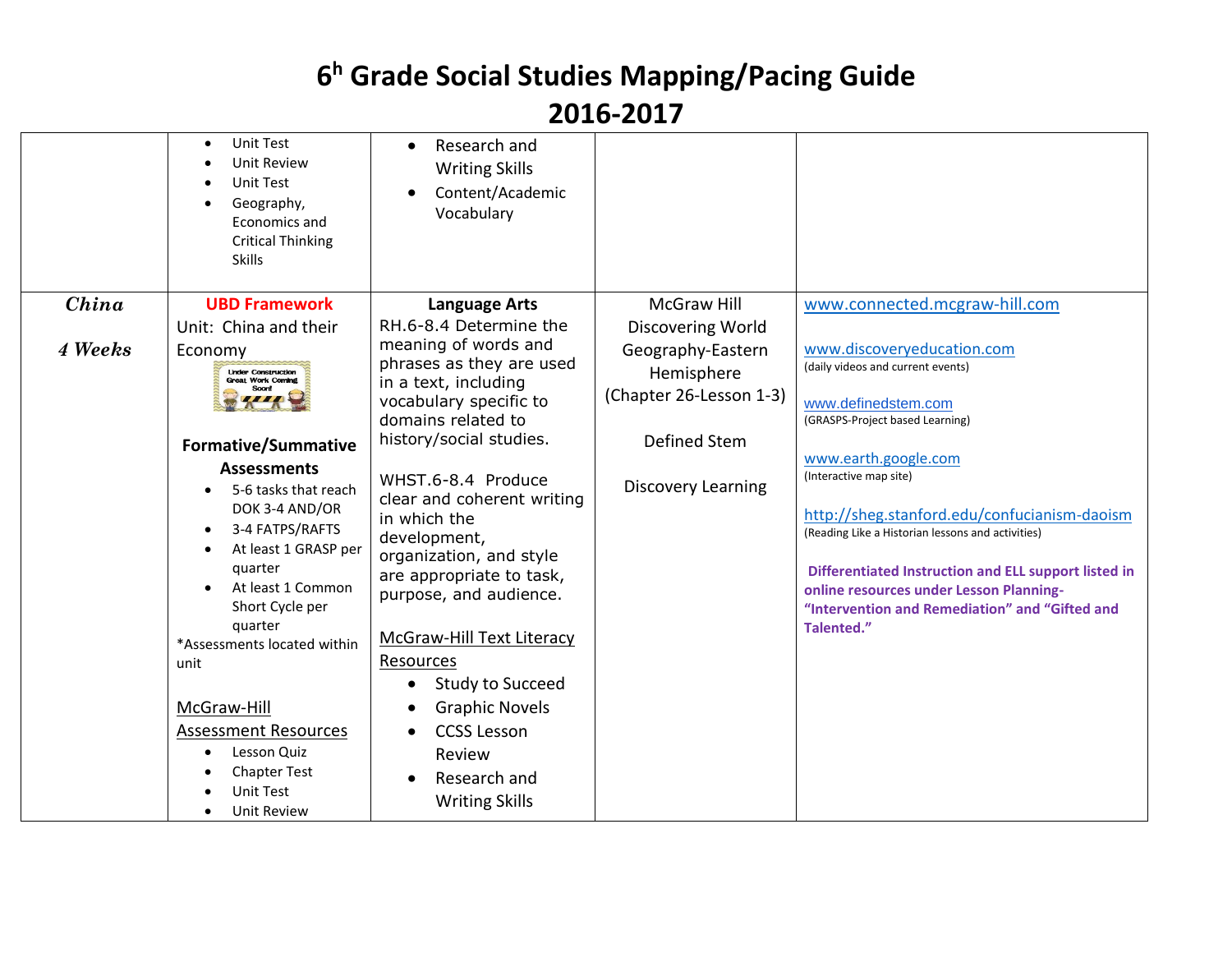| Unit Test<br>Content/Academic<br>Geography,<br>Vocabulary<br>Economics and<br><b>Critical Thinking</b><br>Skills |  |
|------------------------------------------------------------------------------------------------------------------|--|
|------------------------------------------------------------------------------------------------------------------|--|

| Topics &         | <b>History</b>                                                                                                                                                                                                                    |
|------------------|-----------------------------------------------------------------------------------------------------------------------------------------------------------------------------------------------------------------------------------|
| <b>Standards</b> | 2. Early civilizations (India, Egypt, China and Mesopotamia) with unique governments, economic systems, social<br>structures, religions, technologies and agricultural practices and products flourished as a result of favorable |
| <b>Quarter 4</b> | geographic characteristics. The cultural practices and products of these early civilizations can be used to help<br>understand the Eastern Hemisphere today.                                                                      |
| China            | Geography<br>6. Variations among physical environments within the Eastern Hemisphere influence human activities. Human<br>activities also alter the physical environment.                                                         |
| Economics        |                                                                                                                                                                                                                                   |
| Supply $\&$      | 7. Political, environmental, social and economic factors cause people, products and ideas to move from place to<br>place in the Eastern Hemisphere in the past and today.                                                         |
| Demand           | 8. Modern cultural practices and products show the influence of tradition and diffusion, including the impact of major<br>world religions (Buddhism, Christianity, Hinduism, Islam and Judaism.                                   |
|                  | <b>Government</b>                                                                                                                                                                                                                 |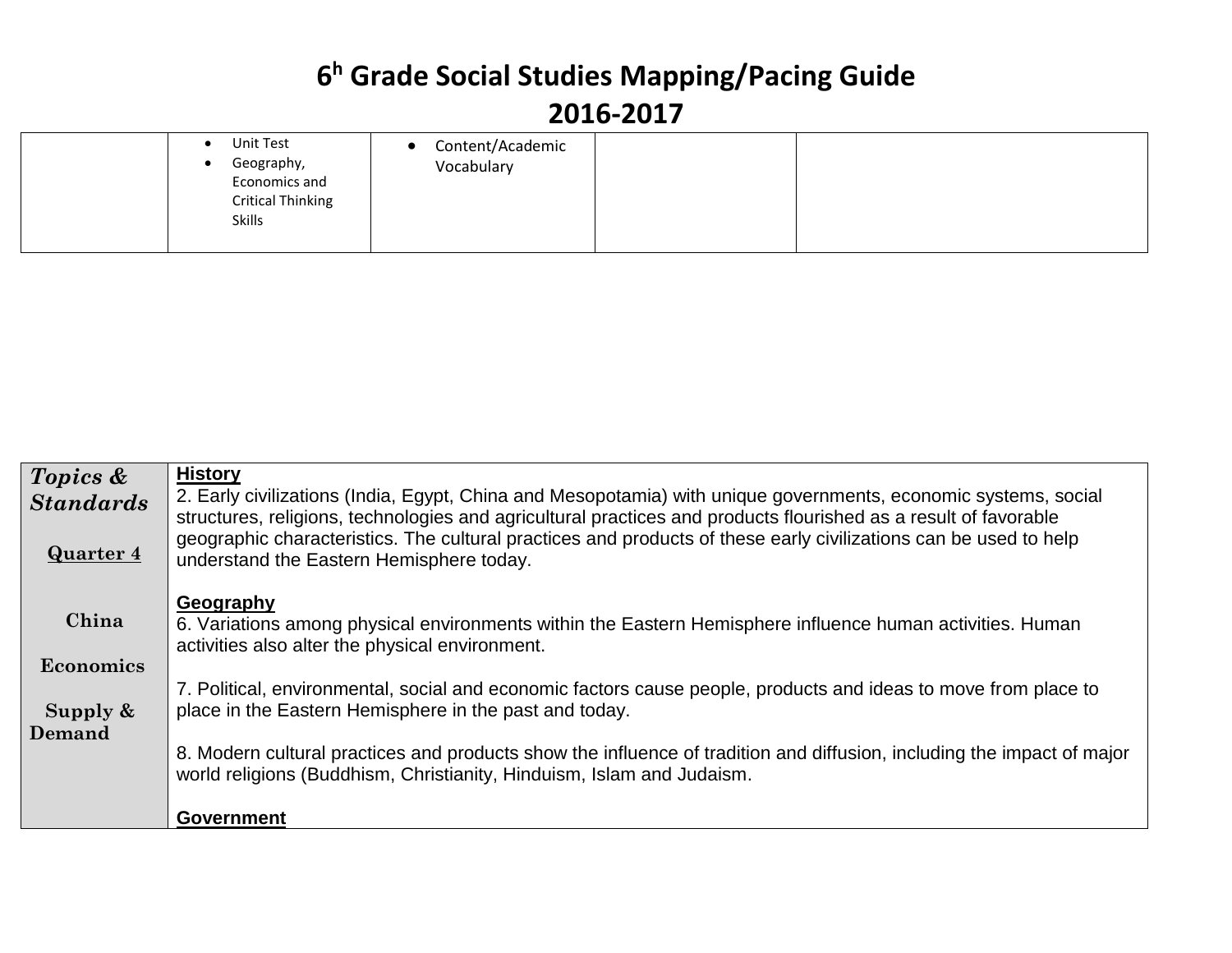| 9. Different perspectives on a topic can be obtained from a variety of historic and contemporary sources. Sources<br>can be examined for accuracy.                                                                                                                                                           |
|--------------------------------------------------------------------------------------------------------------------------------------------------------------------------------------------------------------------------------------------------------------------------------------------------------------|
| 10. Governments can be categorized as monarchies, theocracies, dictatorships or democracies, but categories may<br>overlap and labels may not accurately represent how governments function. The extent of citizens' liberties and<br>responsibilities varies according to limits on governmental authority. |
| <b>Economics</b><br>11. Economists compare data sets to draw conclusions about relationships among them.                                                                                                                                                                                                     |
| 12. The choices people make both present and future consequences. The Evaluation of choices is relative and may<br>differ across individuals and societies.                                                                                                                                                  |
| 13. The fundamental questions of economics include what to produce, how to produce and for whom to produce.                                                                                                                                                                                                  |
| 14. When regions and/or countries specialize, global trade occurs.                                                                                                                                                                                                                                           |
| 15. The interaction of supply and demand, influenced by competition, helps to determine price in a market. This<br>interaction also determines the quantities of outputs produced and the quantities of inputs (human resources, natural<br>resources and capital) used.                                     |
| 16. When selecting items to buy, individuals can compare the price and quality of available goods and services                                                                                                                                                                                               |

| <b>Time Frame</b> | <b>Curriculum Units</b>                                                                             | <b>Opportunities for</b>                                                                           | <b>Resources</b>                                     | <b>Technology</b> and                                           |
|-------------------|-----------------------------------------------------------------------------------------------------|----------------------------------------------------------------------------------------------------|------------------------------------------------------|-----------------------------------------------------------------|
|                   | & Assessment                                                                                        | integration                                                                                        | ( <i>Curriculum or</i>                               | <b>Differentiated Learning</b>                                  |
|                   | (Evidence)                                                                                          |                                                                                                    | Textbook)                                            |                                                                 |
| China             | <b>UBD Framework</b>                                                                                | <b>Language Arts</b>                                                                               | <b>McGraw Hill</b>                                   | www.connected.mcgraw-hill.com                                   |
| 4 Weeks           | Unit: China<br><b>Linder Construction</b><br><b>Great Work Coming</b><br><b>Soon!</b><br><b>AIR</b> | RH.6-8.4 Determine the<br>meaning of words and<br>phrases as they are<br>used in a text, including | Discovering World<br>Geography-Eastern<br>Hemisphere | www.discoveryeducation.com<br>(daily videos and current events) |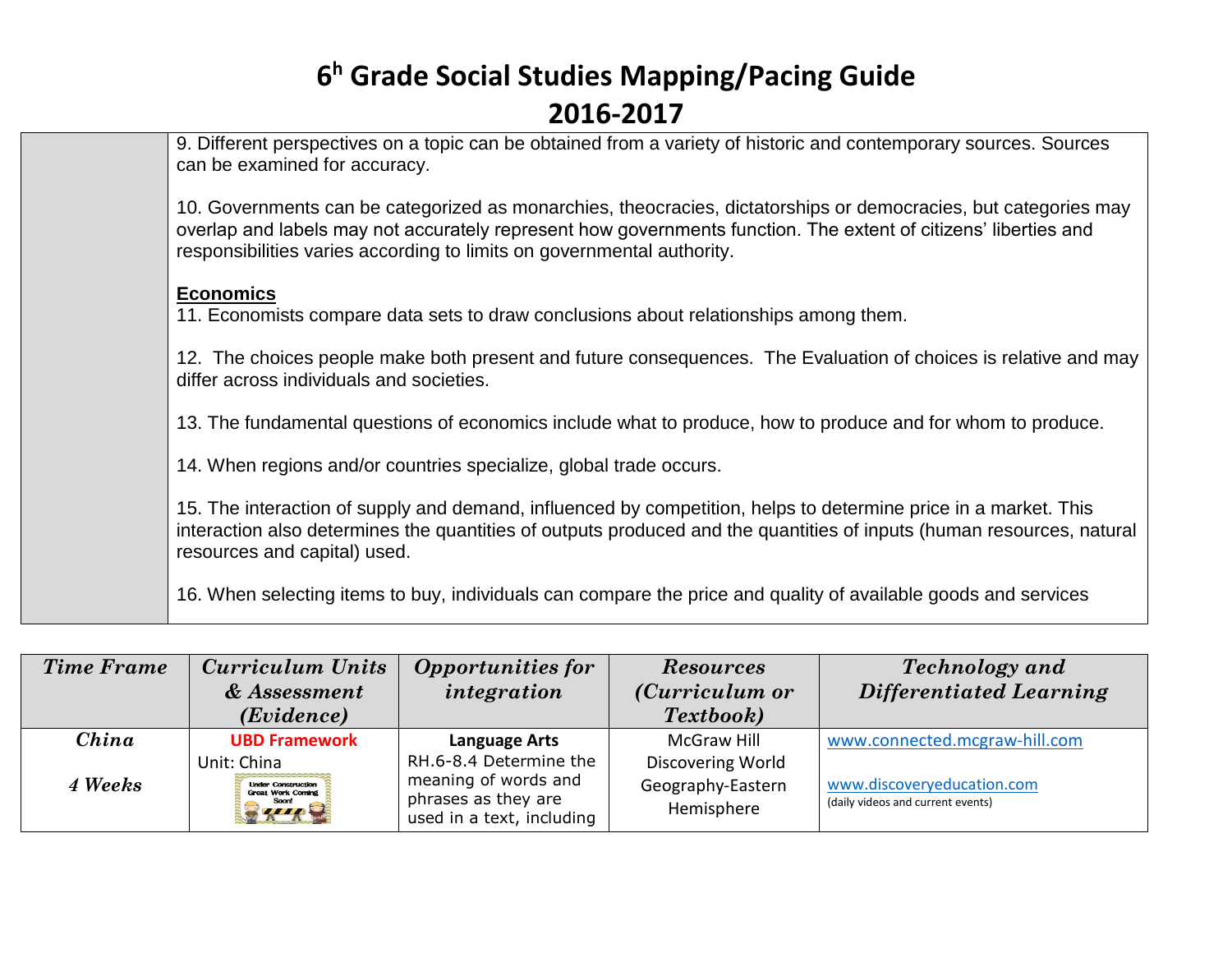|                             | <b>Formative/Summative</b><br><b>Assessments</b><br>5-6 tasks that reach<br>DOK 3-4 AND/OR<br>3-4 FATPS/RAFTS<br>At least 1 GRASP per<br>quarter<br>At least 1 Common<br>Short Cycle per<br>quarter<br>*Assessments located within<br>unit<br>McGraw-Hill Assessment<br>Resources<br>Lesson Quiz<br><b>Chapter Test</b><br>Unit Test<br><b>Unit Review</b><br><b>Unit Test</b><br>Geography,<br>Economics and<br><b>Critical Thinking Skills</b> | vocabulary specific to<br>domains related to<br>history/social studies.<br>WHST.6-8.10 Write<br>routinely over extended<br>time frames (time for<br>reflection and revision)<br>and shorter time frames<br>(a single sitting or a day<br>or two) for a range of<br>discipline-specific tasks,<br>purposes, and<br>audiences.<br>McGraw-Hill Text<br><b>Literacy Resources</b><br>Study to Succeed<br>$\bullet$<br><b>Graphic Novels</b><br><b>CCSS Lesson</b><br>Review<br>Research and<br><b>Writing Skills</b><br>Content/Academic<br>Vocabulary | (Chapter 26-Lesson 1-3)<br>Defined Stem<br><b>Discovery Learning</b>           | www.definedstem.com<br>(GRASPS-Project based Learning)<br>www.earth.google.com<br>(Interactive map site)<br>http://sheg.stanford.edu/confucianism-<br>daoism<br>(Reading Like a Historian lessons and activities)<br><b>Differentiated Instruction and ELL support listed</b><br>in online resources under Lesson Planning-<br>"Intervention and Remediation" and "Gifted<br>and Talented." |
|-----------------------------|--------------------------------------------------------------------------------------------------------------------------------------------------------------------------------------------------------------------------------------------------------------------------------------------------------------------------------------------------------------------------------------------------------------------------------------------------|----------------------------------------------------------------------------------------------------------------------------------------------------------------------------------------------------------------------------------------------------------------------------------------------------------------------------------------------------------------------------------------------------------------------------------------------------------------------------------------------------------------------------------------------------|--------------------------------------------------------------------------------|---------------------------------------------------------------------------------------------------------------------------------------------------------------------------------------------------------------------------------------------------------------------------------------------------------------------------------------------------------------------------------------------|
|                             | <b>Summative/Quarterly</b><br><b>Assessments</b>                                                                                                                                                                                                                                                                                                                                                                                                 |                                                                                                                                                                                                                                                                                                                                                                                                                                                                                                                                                    |                                                                                |                                                                                                                                                                                                                                                                                                                                                                                             |
| <b>Economics</b>            | <b>UBD Framework</b>                                                                                                                                                                                                                                                                                                                                                                                                                             | <b>Language Arts</b>                                                                                                                                                                                                                                                                                                                                                                                                                                                                                                                               | <b>McGraw Hill</b>                                                             | www.connected.mcgraw-hill.com                                                                                                                                                                                                                                                                                                                                                               |
| Supply and<br><b>Demand</b> | Unit: and the state of the state of the state of the state of the state of the state of the state of the state<br><b>Formative/Summative</b><br><b>Assessments</b>                                                                                                                                                                                                                                                                               | RH.6-8.1 Cite specific<br>textual evidence to<br>support analysis of<br>primary and secondary                                                                                                                                                                                                                                                                                                                                                                                                                                                      | Discovering World<br>Geography-Eastern<br>Hemisphere<br>(Chapter 3-Lesson 2-3) | www.discoveryeducation.com<br>(daily videos and current events)                                                                                                                                                                                                                                                                                                                             |
| 4 Weeks                     | 5-6 tasks that reach<br>DOK 3-4 AND/OR<br>3-4 FATPS/RAFTS<br>$\bullet$                                                                                                                                                                                                                                                                                                                                                                           | sources.                                                                                                                                                                                                                                                                                                                                                                                                                                                                                                                                           | <b>Defined Stem</b>                                                            | www.definedstem.com<br>(GRASPS-Project based Learning)                                                                                                                                                                                                                                                                                                                                      |